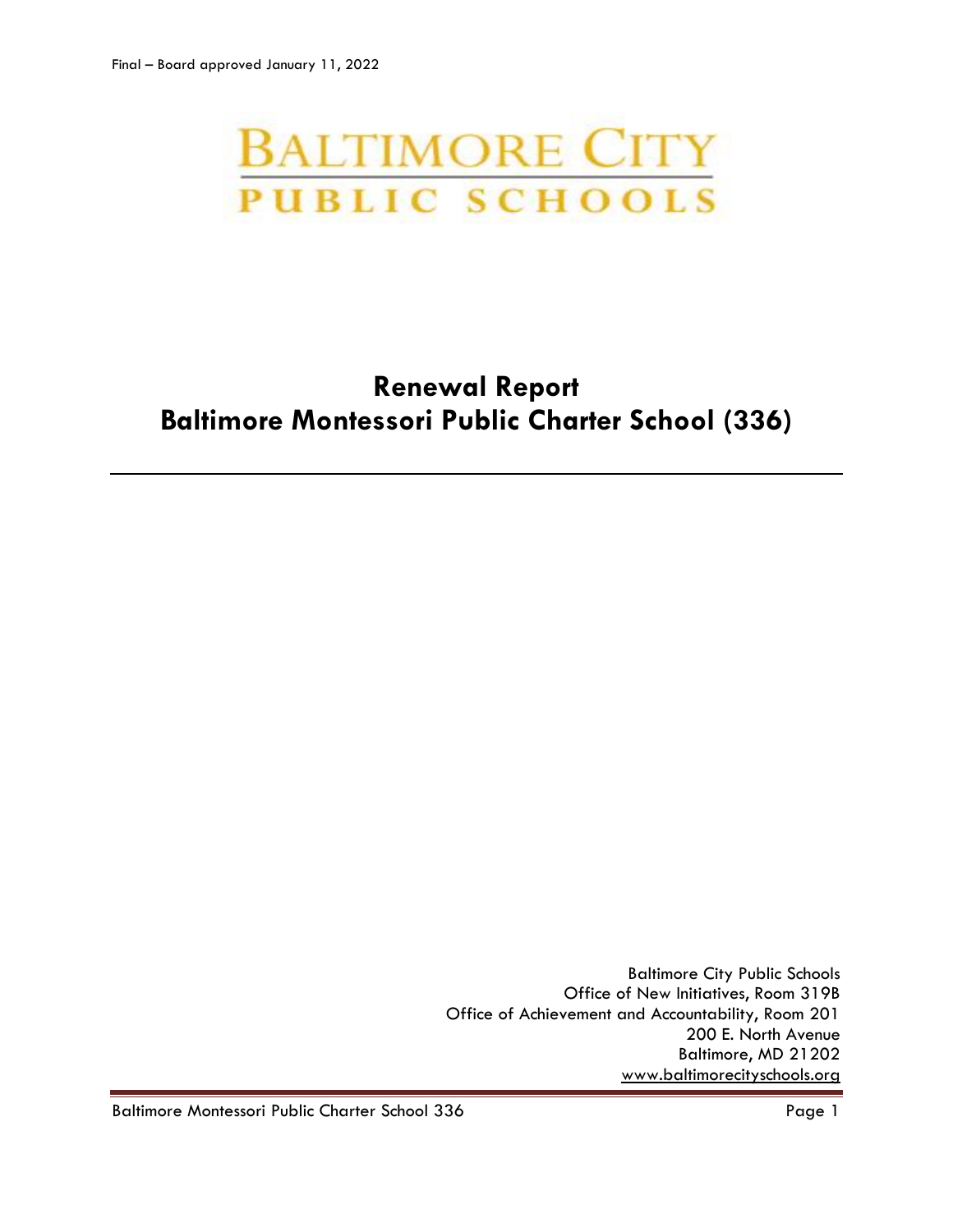# **REPORT INTRODUCTION**

## *Purpose of the Report*

The renewal report is a summary of findings and a resulting recommendation regarding renewal of the charter or contract for an operator-run school. To inform this recommendation, Baltimore City Public Schools collects and analyzes documentation including the school's renewal application, and an evaluation of the school's performance based on the renewal rubric, the School Effectiveness Review (SER) performed on site at each school and consideration of all other relevant information.

City Schools' renewal criteria are based on state law (§ 9-101, *et seq*., MD. CODE ANN., EDUC.) and Baltimore City Board of School Commissioners' policy IHBJ and associated administrative regulations (IHBJ-RA and JFA-RA). The Board's policy requires that schools up for renewal be evaluated on multiple measures including, but not limited to, the following:

- **Student achievement**, constituting at least 50 percent of the renewal score and including measures such as schoolwide performance on state assessments, College and Career Readiness (for schools with high school grades), academic programming for special student populations, and a school's fidelity to its charter
- **School climate** (chronic absence, suspensions, enrollment trends, school choice data, and school survey results from parents, teachers, and students)
- **Financial management and governance** (annual audits, school budget submissions, grants management, board documentation; compliance/adherence with federal, state, and local laws, rules, and regulations)
- An overall finding of not effective in any of the key areas (Student Achievement, School Climate, or Financial Management/Governance) may be the basis of a non-renewal decision.

The renewal process is a component of City Schools' annual review of its schools, designed to ensure that students and families across the district have access to school options that meet their interests and needs. The framework was originally developed in 2011 by the Renewal Stakeholders Working Group (composed of school operators from a range of school types, Supporting Public Schools of Choice, and the Maryland Charter School Network) who worked to develop a methodology for evaluating the performance of operator-run schools. The result: a fair, transparent, and rigorous renewal framework that reflects schools' unique nature and innovative contributions to student achievement, used for the first time in the 2012-13 school year, and a process for reviewing and updating the framework each year.

At the conclusion of each year's renewal cycle, staff engages operators and other key stakeholders in a review of the process to identify areas for improvement that could be addressed while still maintaining a level of predictability for schools up for renewal in the following year.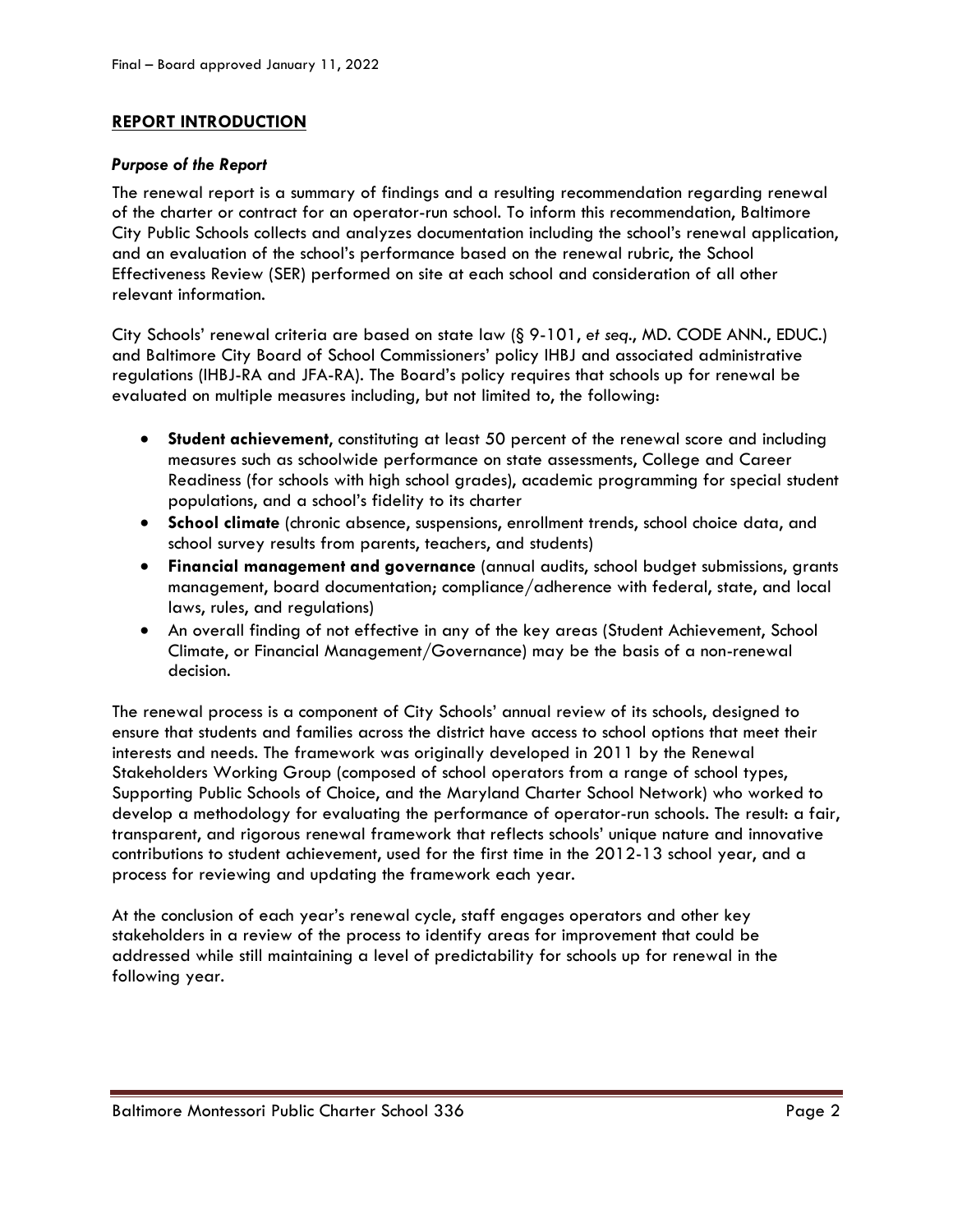# *The Process*

Based on recommendation of staff and feedback from school operators and other stakeholders following the normal feedback and review cycle, the Baltimore City Board of School Commissioners approved a modified renewal process for school year 2021-22. This modified process was designed to take into considerations the lingering impacts of the Covid19 pandemic on student data while still holding operators accountable to delivering strong programs for students. This year's process takes a focused look at data in the key areas (Student Achievement, School Climate and Effective Financial Management and Governance). Since the scope of certain data items like state assessments is limited, the Board approved modifications so that the only terms schools will be eligible for are either a three-year renewal term or non-renewal<sup>1</sup>. Nonrenewal recommendations will be considered for schools where the evidence indicates serious financial sustainability concerns, or inability to comply with critical state, federal and local guidelines that places students, staff or the district at risk. Thus, schools that earn a "Not Effective" rating in any of the following metrics will be recommended for non-renewal by the Charter and Operator-Led Schools Advisory Board to the CEO:

- Effective Programming for Students with Disabilities,
- Audit Content, Internal Controls,
- Operator Capacity, or
- Strategic Leadership/Governance (All of Domain 4 from SER).

If a school is considered for non-renewal based on any of these four metrics, the Board will also consider the school's record of renewal and academic performance, as measured in the Academic Success section of the renewal rubric, in making its renewal decision.

In addition to determining the renewal or non-renewal of a school's contract, the renewal process informs the Board and the public on the efficacy of school performance and practices, as well as helping identify areas for growth in schools' planning for their next contract term.

The revised process continues to use the following components:

- Renewal Rubric (Updated to reflect the above changes)
- Application for Renewal

l

- Data Tables prepared by City Schools
- School Effectiveness Review (Streamlined to include fewer key actions in metrics used in the School Climate section of the renewal rubric)

 $^{\rm 1}$  In the modified renewal process for 2021-22, schools will not be eligible for a 5-year term or 8-year "extended" term. However, the outcome of the 2021-22 renewal process will allow schools to earn progress towards an extended renewal term in the future. According to Board Policy IHBJ – Public Charter Schools, "A public charter school shall only be eligible for an extended renewal term if the school has two or more consecutive full renewals, including demonstrating quality programming for all student groups." For the 2021-22 renewal process, a school that receives "Meets Expectations", "Effective" or "Highly Effective" in each of the four metrics that could lead to nonrenewal listed above, as well as "Effective" or "Highly Effective" in the overall Academics section, will be considered to have earned a full renewal for their progress towards an 8-year extended renewal in future renewal processes.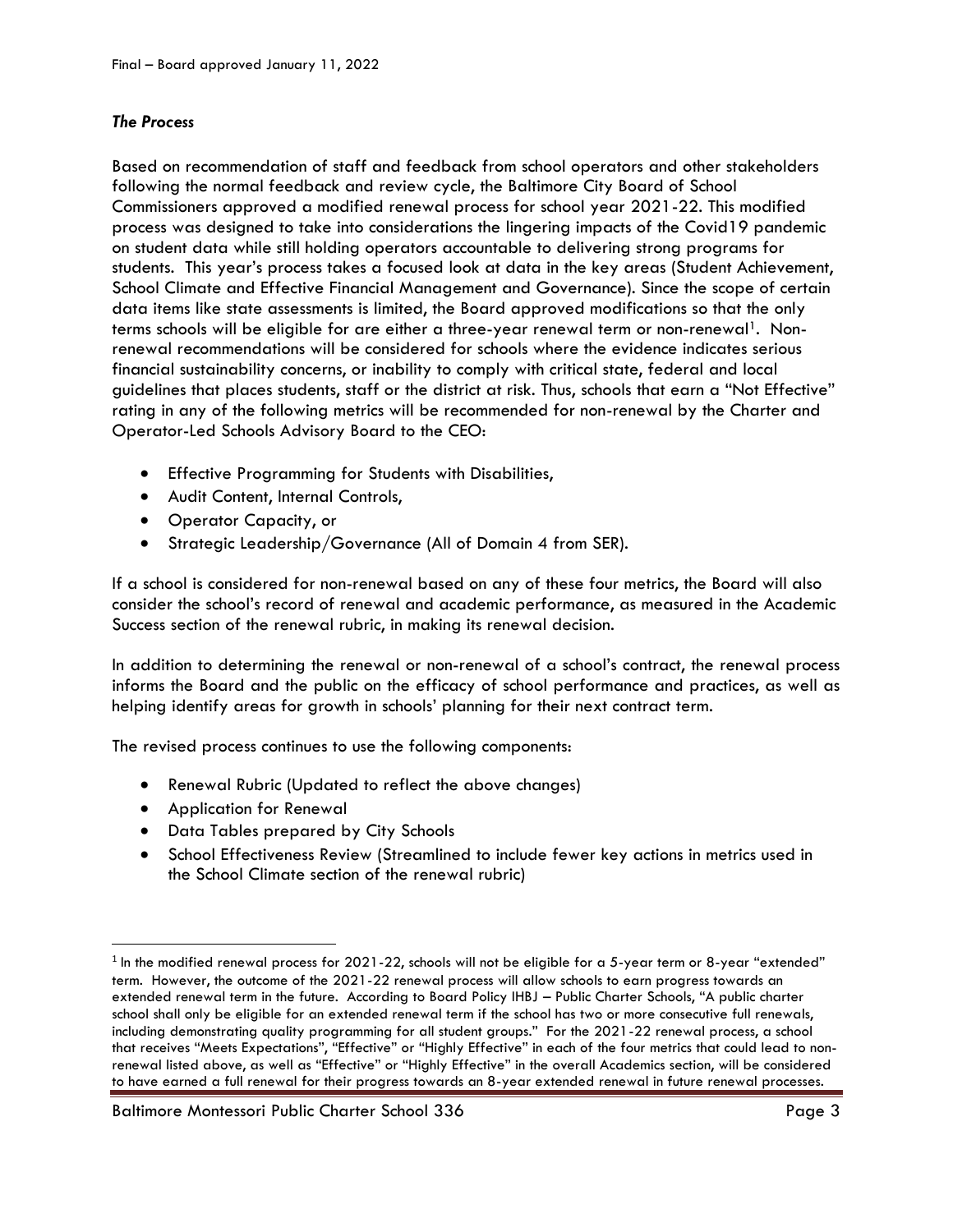The process starts with a review by the Charter and Operator-led Schools Advisory Board, whose members represent foundations, nonprofit organizations, school choice advocates, school operators, and district representatives; and whose function is to provide advice to the CEO on renewal and other issues as they relate to operator-led schools. In performing its review, the Advisory Board looks at all data and information, both quantitative and qualitative, to make sound recommendations to the CEO. After its review of the components above, the Advisory Board makes recommendations to City Schools' CEO on whether charters or contracts should be renewed. The CEO considers the recommendations and the quantitative and qualitative review, and then makes her own recommendation to the Board. In some instances, the nature or severity of an issue raised during the renewal process is serious enough to give it extra weight in formulating the renewal recommendation and, ultimately, the renewal decision, especially in instances where the issue affects the wellbeing of students, staff, or the district as a whole.

The ultimate decision on all operator renewals rests with the Board, which considers the recommendations and rationale of the CEO, the operator renewal report, testimony given at public Board meetings and work sessions, the contents of the official record and the factors listed in policy IHBJ and administrative regulation IHBJ-RA for charter schools, and policy FCA and administrative regulation FCA-RA for non-charter schools. This includes the Board's ability to consider prior partial renewal terms afforded to operators who have had serious challenges in the prior renewal that remain issues that continue to affect the wellbeing of students, staff, or the district as a whole based on evidence in this renewal process. In particular, as Policy IHBJ states, "[t]he Board may decide that a public charter school is not eligible for two consecutive partial renewals."

| <b>Actions</b>                                                                                                       | <b>Timeline</b>           |
|----------------------------------------------------------------------------------------------------------------------|---------------------------|
| Schools submit renewal applications                                                                                  | September 2, 2021         |
| Charter and Operator-led Schools Advisory Board reviews<br>renewal applications and makes recommendations to the CEO | September to October 2021 |
| District presents recommendations to Board at public meeting                                                         | November 9, 2021          |
| Work Session for operator to provide oral testimony to Board in a<br>meeting open to the public                      | December 9, 2021          |
| Board votes on renewal recommendations                                                                               | January 11, 2022          |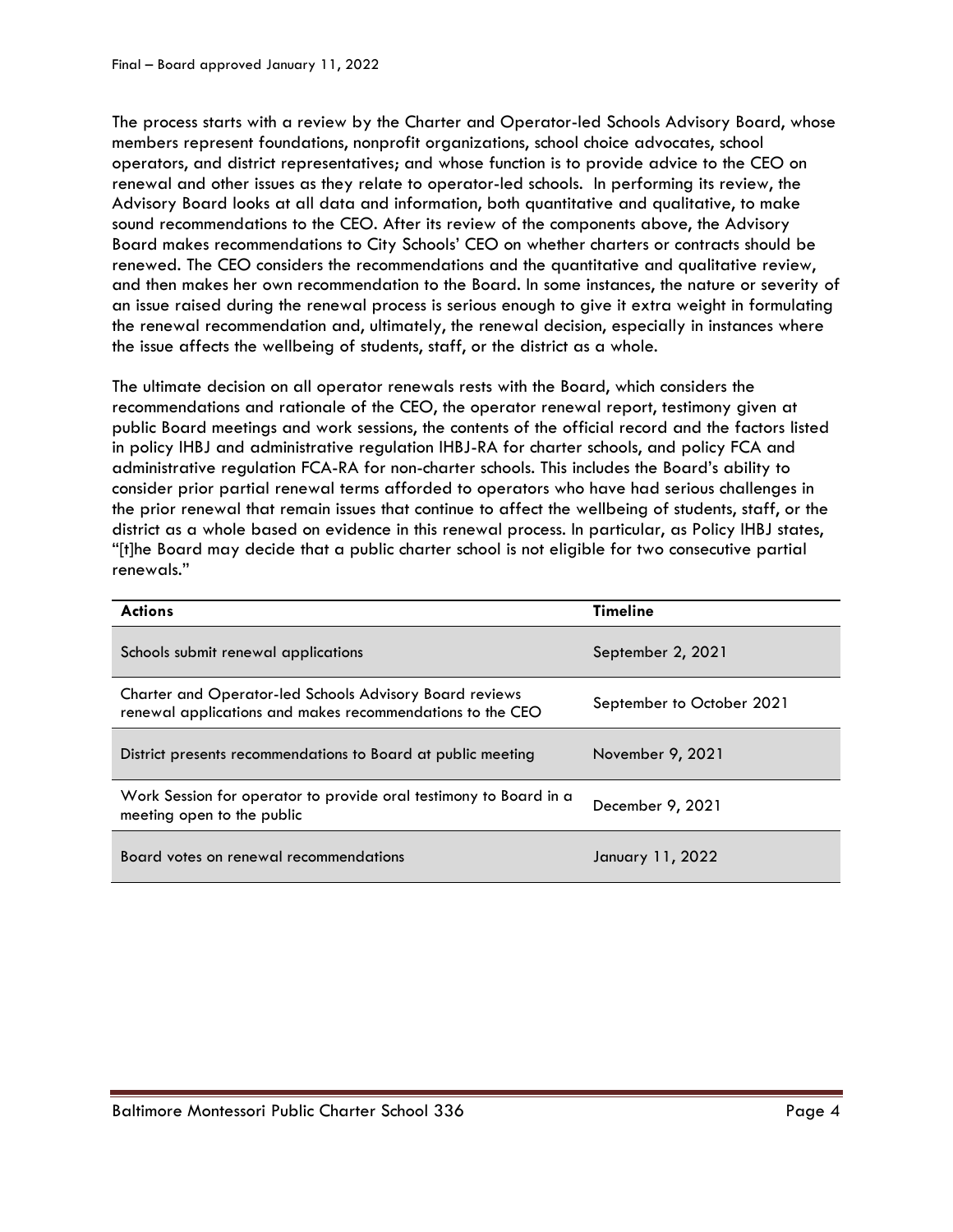# *Baltimore Montessori Public Charter School #336*

*Operator:* Baltimore Montessori, Inc. *Configuration:* Elementary/Middle *Type:* Charter *Enrollment:* 435<sup>2</sup>

# **Recommendation**

*3-year renewal*

# **Discussion**

 $\overline{a}$ 

On January 11, 2022, the Baltimore City Board of School Commissioners voted to renew the contract with Baltimore Montessori, Inc. to operate Baltimore Montessori Public Charter School for a three-year term running from July 1, 2022 to June 30, 2025.

The school was rated "Meets Expectations" in Audits/Internal Controls, "Effective" in Effective Programming for Students with Disabilities, "Developing" in Operator Capacity, and "Effective" in Strategic Leadership/Governance. The school was rated "Developing" in Academics overall.

Baltimore Montessori is rated "Effective" in Fidelity to Charter/Application Overall, indicating that "*the school has implemented the mission expressed in its charter application and the mission is clear to most stakeholders*." The school's mission to provide a Montessori education to a diverse school community is shown through the program design such as its use of manipulatives, its approach to personalized learning and mixed age groupings. The school has community partners which are used to enhance instruction and student experience. Evidence shows that *the school has made a good to fair effort to gather data to assess its efficacy and has implemented effective strategies to address challenges evident in the data, particularly in the area of student attendance.* The school has implemented effective practices including regular check-ins with families where students have struggled with attendance, use of mentoring, and connecting families with resources, that have led to attendance higher and chronic absence lower than the district average.

The state performance ratings are based on the most recent years when the state assessment was given which are for school years 2016-17, 2017-18, and 2018-19. For PARCC absolute performance (2018-19), schools are compared to schools with similar levels of students considered economically disadvantaged (ED) because absolute performance on assessments is highly correlated to the relative wealth of student populations. Baltimore Montessori is rated "Developing" in ELA 3-5 (52nd percentile in the ED comparison group) and "Not Effective" in math 3-5 (24th percentile), ELA 6-8 (41st percentile) and math 6-8 (46th percentile). In PARCC growth performance, which looks at the extent to which a school can improve individual student performance year to year over the three-year period considered, the school was rated "Highly

Baltimore Montessori Public Charter School 336 Page 5

<sup>2</sup> Total enrollment counts reflect the MSDE official enrollment file for grades k-12, which includes students enrolled on September 30 each year. This file is verified by MSDE prior to becoming the official enrollment count for the year.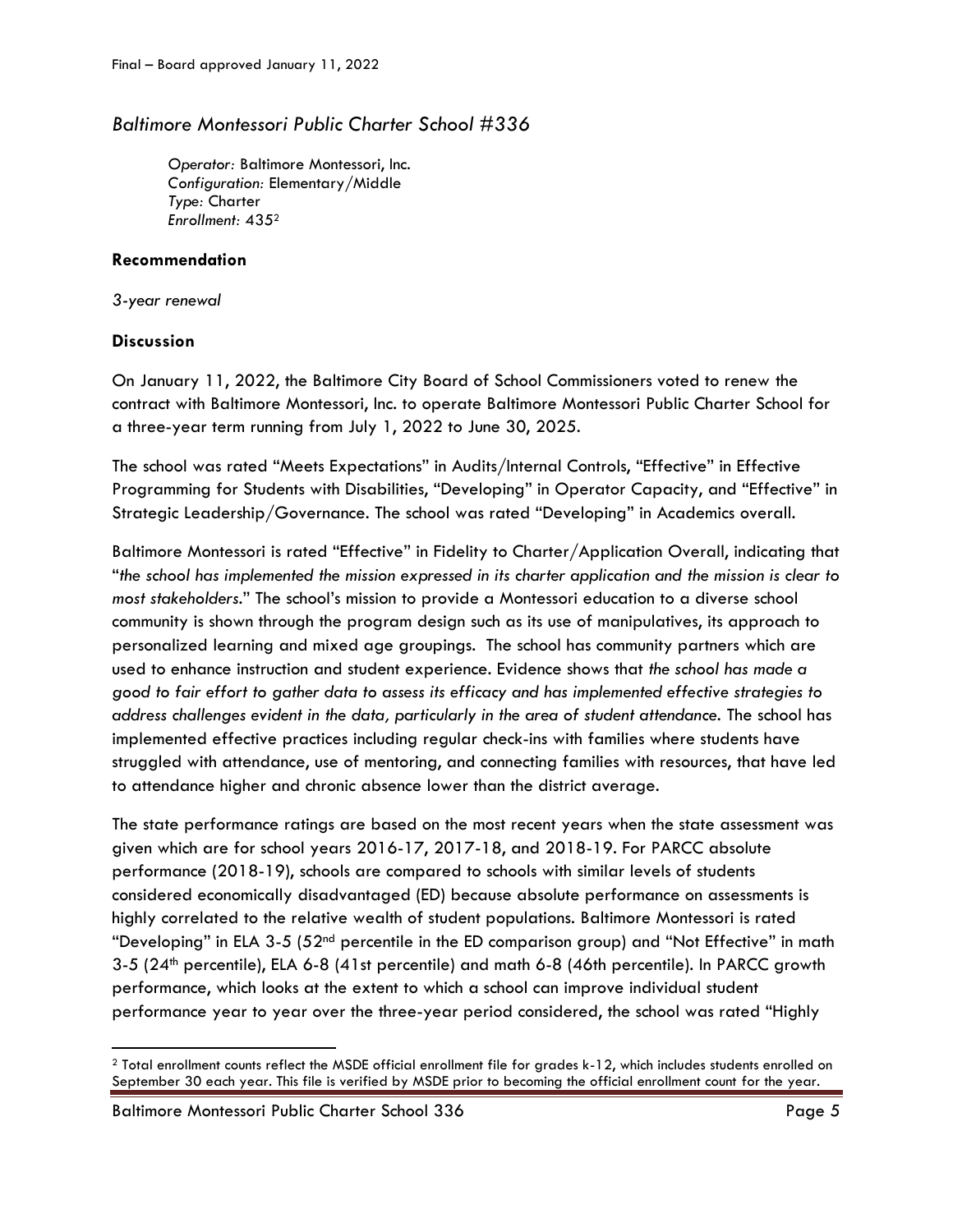Effective" in ELA 3-5 (84<sup>th</sup> percentile overall) and "Not Effective" in Math 3-5 (42<sup>nd</sup> percentile). In middle grades, the school is rated "Effective" in both ELA 6-8 (79<sup>th</sup> percentile) and math 6-8 (73<sup>rd</sup> percentile). The school's growth data shows the school is helping students to improve year to year in 3 of the 4 areas reviewed; however, as demonstrated by the school's absolute performance where performance was mostly not effective and below its comparison group, the school must continue to take steps to improve student performance overall and particularly in math. Some of the steps the school has taken to address these challenges include the creation of a data cycle, active use of data to inform intervention and enrichment groups, use of an Education Associate to support the data cycle process and hiring of an assistant principal with a math background to help coach teachers. The school has also partnered with two organizations (EdOps and Improving ED) to improve its use of data. As noted in the School's Effectiveness Review these are newer practices and so ensuring all teachers understand and utilize a complete student learning data cycle is necessary to drive improvement within the school.

The school was rated "Developing" in Effective Programming for All Student Racial/Ethnic Groups. This measure considers in part whether a school is "*Making progress in delivering quality programming for all student racial groups and is aware of its data of all student groups3.*" While there "*may be achievement gaps between student groups… the school has implemented some instructional approaches, processes and practices that the school believes will decrease these gaps.*" Baltimore Montessori's renewal application shows an awareness of the school's data showing differences in performance between student racial groups. The school conducted an equity audit in 2018 and has done work with the school community and outside partners to address gaps in student achievement that have been noted as serious concerns in previous renewal reviews. This work has led to updated curriculum to be more culturally relevant and representative for the school's student body. The school has also taken steps such as recruiting teachers and staff of color and holding regular workshops and professional development with the goal of increasing equity in school programming. However, "*these strategies have not yet been proven effective as shown in the school's data for different student groups*." The school's academic performance still shows large differences in achievement between black and white students, with the achievement of black students below the 65<sup>th</sup> percentile in the district for most tested grade bands of ELA and math.

Baltimore Montessori was rated "Developing" in Operator Capacity. The school "*has not consistently met all critical district obligations but has demonstrated progress in complying with all requirements.*" The school has received several notices of concern and some notices of reprimand (an accountability measure more severe than a notice of concern) due to lack of compliance with district requirements. For example, the school was out of compliance with its Board-approved grading waiver and required multiple notices and other communications before the matter was resolved, with complete report cards delayed in students' official record due to the extended

 $\overline{\phantom{a}}$ <sup>3</sup> Text in italics is quoted from the 2021-22 Operator Renewal Rubric

Baltimore Montessori Public Charter School 336 Page 6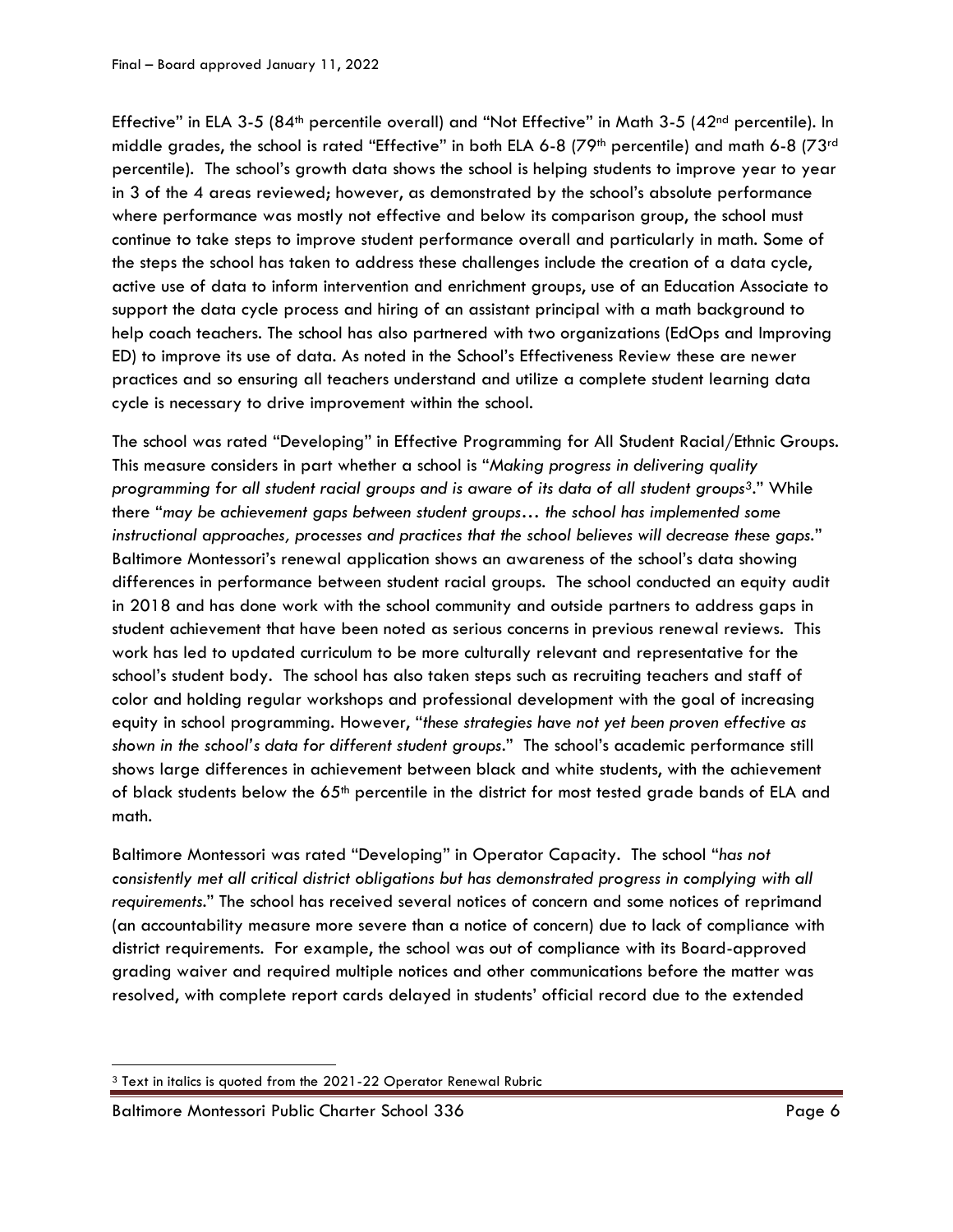non-compliance. Following this issue there has been improved practice; however, the district will continue to monitor to ensure this issue does not reoccur.

*For more information on school practices, please also see the school's School Effectiveness Report which can be found at www.baltimorecityschools.org.*

## **Findings (elementary/middle school rubric)**

*Category 1. Has the school followed sufficient financial management and governance practices? Has the school had challenges with meeting critical district, state or federal guidelines? Has the school delivered strong academic programming for students will disabilities that demonstrates a trajectory of growth? Has the school provided strategic leadership and governance?*

| <b>Sub-Category</b>                                                   | <b>Renewal Metric</b>                                                                                                                                                                                                                                                                                                                                                                                                                                                                                                                                                            | <b>City Schools Rating</b> |
|-----------------------------------------------------------------------|----------------------------------------------------------------------------------------------------------------------------------------------------------------------------------------------------------------------------------------------------------------------------------------------------------------------------------------------------------------------------------------------------------------------------------------------------------------------------------------------------------------------------------------------------------------------------------|----------------------------|
| 1.1 Audit Content, Internal<br>Controls                               | The extent to which the school's Independent<br>Auditor's Reports offer unqualified opinions and no<br>management points in each of the years of the<br>charter term. The extent to which statements of cash<br>flow and ratio of assets to liabilities indicate that<br>the operator has strong performance on their short-<br>term liquidity measure.                                                                                                                                                                                                                          | <b>Meets Expectations</b>  |
| 1.2 Effective Programming<br>for Students with<br><b>Disabilities</b> | The extent to which the school has a demonstrated<br>a strong trajectory of growth, is aware of its data<br>and responsibilities to students with disabilities,<br>does not have any gaps or has decreased gaps in<br>the data as it relates to performance and climate<br>metrics for students with disabilities over time, and<br>has effectively and consistently implemented<br>processes, interventions and strategies to support<br>student outcomes over the course of the contract.                                                                                      | <b>Effective</b>           |
| 1.3 Operator Capacity                                                 | The extent to which the school has operated<br>effectively, and the operator has consistently met<br>all state, federal reporting requirements critical<br>District or federal obligations and has not received<br>any Notices of Concern or Notices of Reprimand<br>during the contract period. (Evidence that may be<br>considered includes compliance with state or<br>federal reporting requirements, budget submissions<br>and monitoring reports, quarterly reports, and the<br>relative number, frequency and severity of Notices<br>of Concern or Notices of Reprimand.) | <b>Developing</b>          |
| 1.4 Strategic<br>Leadership/Governance                                | School Effectiveness Review Score - Strategic<br>Leadership                                                                                                                                                                                                                                                                                                                                                                                                                                                                                                                      | <b>Effective</b>           |

**There is no overall rating for this section as each metric is considered individually.**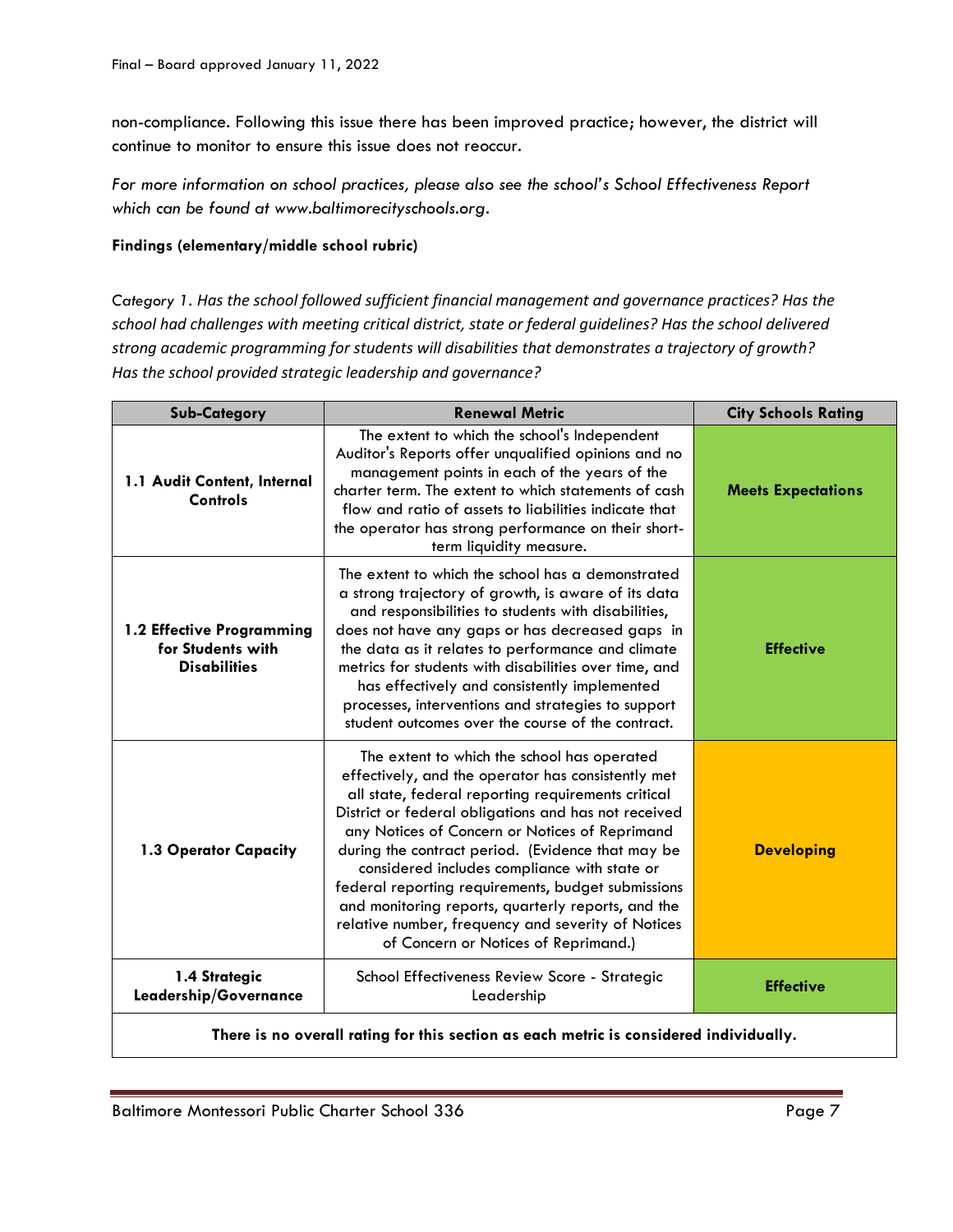| Category 2. Is the school an academic success? |  |  |  |  |  |  |
|------------------------------------------------|--|--|--|--|--|--|
|------------------------------------------------|--|--|--|--|--|--|

| <b>Sub-Category</b>                                                         | <b>Renewal Metric</b>                                                                                                                                                                                                                                                                                                                                                                                                                                                                                                                                                            | <b>City Schools Rating</b> |
|-----------------------------------------------------------------------------|----------------------------------------------------------------------------------------------------------------------------------------------------------------------------------------------------------------------------------------------------------------------------------------------------------------------------------------------------------------------------------------------------------------------------------------------------------------------------------------------------------------------------------------------------------------------------------|----------------------------|
| 2.1 Absolute Student<br>Achievement                                         | Average Mean Scale Score PARCC ELA (grades 3-<br>5)                                                                                                                                                                                                                                                                                                                                                                                                                                                                                                                              | <b>Developing</b>          |
|                                                                             | Average Mean Scale Score PARCC Math (grades<br>$3-5)$                                                                                                                                                                                                                                                                                                                                                                                                                                                                                                                            | <b>Not Effective</b>       |
|                                                                             | Average Mean Scale Score PARCC ELA (grades 6-<br>8)                                                                                                                                                                                                                                                                                                                                                                                                                                                                                                                              | <b>Not Effective</b>       |
|                                                                             | Average Mean Scale Score PARCC Math (grades<br>$6-8$                                                                                                                                                                                                                                                                                                                                                                                                                                                                                                                             | <b>Not Effective</b>       |
|                                                                             | Trend in Average Mean Scale Score PARCC ELA<br>$(grades 3-5)$                                                                                                                                                                                                                                                                                                                                                                                                                                                                                                                    | <b>Highly Effective</b>    |
| 2.2 Student Achievement                                                     | Trend in Average Mean Scale Score PARCC Math<br>$(grades 3-5)$                                                                                                                                                                                                                                                                                                                                                                                                                                                                                                                   | <b>Not Effective</b>       |
| <b>Trend</b>                                                                | Trend in Average Mean Scale Score PARCC ELA<br>(grades 6-8)                                                                                                                                                                                                                                                                                                                                                                                                                                                                                                                      | <b>Not Effective</b>       |
|                                                                             | Trend in Average Mean Scale Score PARCC Math<br>$(grades 6-8)$                                                                                                                                                                                                                                                                                                                                                                                                                                                                                                                   | <b>Not Effective</b>       |
|                                                                             | Growth in Average Mean Scale Score PARCC ELA<br>$(grades 3-5)$                                                                                                                                                                                                                                                                                                                                                                                                                                                                                                                   | <b>Highly Effective</b>    |
| 2.3 Student Achievement                                                     | Growth in Average Mean Scale Score PARCC Math<br>$(grades 3-5)$                                                                                                                                                                                                                                                                                                                                                                                                                                                                                                                  | <b>Not Effective</b>       |
| Growth                                                                      | Growth in Average Mean Scale Score PARCC ELA<br>$(grades 6-8)$                                                                                                                                                                                                                                                                                                                                                                                                                                                                                                                   | <b>Effective</b>           |
|                                                                             | Growth in Average Mean Scale Score PARCC Math<br>(grades 6-8)                                                                                                                                                                                                                                                                                                                                                                                                                                                                                                                    | <b>Effective</b>           |
| 2.4 Fidelity to<br><b>Charter/Application</b><br>Overall                    | The extent to which the school has fully implemented<br>the mission expressed in its charter application and<br>this mission is clear to all stakeholders. The extent<br>to which the school has delivered high quality<br>programming for all student subgroups. The extent<br>to which the school is gathering data to assess its<br>efficacy and has effectively addressed any<br>challenges evident in the data, particularly in the<br>areas of subgroup performance, enrollment, student<br>attendance, dropout rates, attrition and student<br>choice data/school demand. | <b>Effective</b>           |
| 2.5 Effective Programming<br>for All Student<br><b>Racial/Ethnic Groups</b> | The extent to which the school has provided high<br>quality programming for students in all<br>racial/ethnic groups. The extent to which the school<br>has instructional approaches, processes and<br>practices in place that seek to ensure students in all<br>groups achieve and to address gaps in achievement<br>between student groups.                                                                                                                                                                                                                                     | <b>Developing</b>          |
|                                                                             | <b>Academics Overall Rating</b>                                                                                                                                                                                                                                                                                                                                                                                                                                                                                                                                                  | <b>Developing</b>          |

Baltimore Montessori Public Charter School 336 Page 8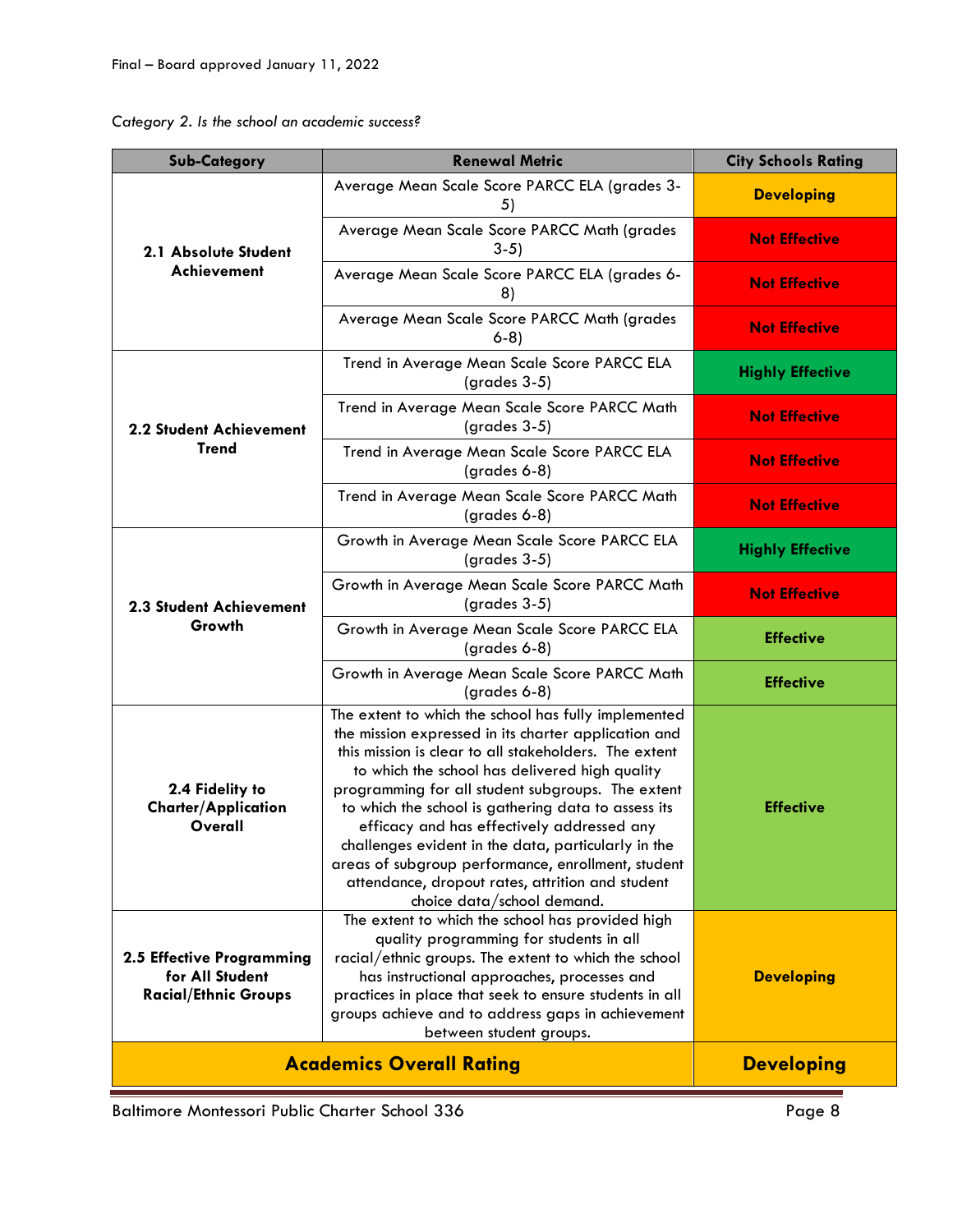# *Category 3. Does the school have a strong climate?*

As part of the modified renewal process for 2021-22, Domains 1-3 of the School Effectiveness Review (SER), which are considered in the Climate section of the renewal rubric, were modified and abbreviated. These domains did not receive overall ratings and are summarized below. For more information on the efficacy of school practice in these domains please see the full SER report available on the district website at [https://www.baltimorecityschools.org/renewal.](https://www.baltimorecityschools.org/renewal)

| Domain 1: Highly Effective Instruction |                                                                                          |                   |  |
|----------------------------------------|------------------------------------------------------------------------------------------|-------------------|--|
| <b>Domain</b>                          | <b>Description</b>                                                                       | Rating            |  |
| 1.1                                    | School leadership supports highly effective<br>instruction.                              | <b>Developing</b> |  |
| 1.2                                    | Teachers use multiple data sources to adjust<br>practice.                                | <b>Not Rated</b>  |  |
| 1.3                                    | Teachers deliver highly effective instruction.                                           | <b>Effective</b>  |  |
| 1.4                                    | Teachers establish a classroom environment in which<br>teaching, and learning can occur. | <b>Not rated</b>  |  |

| <b>Domain 2: Talented People</b> |                                                                                                                                   |                  |  |
|----------------------------------|-----------------------------------------------------------------------------------------------------------------------------------|------------------|--|
| <b>Domain</b>                    | <b>Description</b>                                                                                                                | Rating           |  |
| 2.1                              | The school implements systems to select effective<br>teachers and staff whose skills and beliefs meet the<br>needs of the school. | <b>Not Rated</b> |  |
| 2.2                              | The school develops teacher and staff capacity<br>through individualized support and professional<br>development.                 | <b>Effective</b> |  |

| <b>Domain 3: Vision and Engagement</b> |                                                                                                                                                           |                  |  |
|----------------------------------------|-----------------------------------------------------------------------------------------------------------------------------------------------------------|------------------|--|
| Domain                                 | <b>Description</b>                                                                                                                                        | Rating           |  |
| 3.1                                    | The school has a clear vision and mission that<br>promotes a student-centered, culturally relevant<br>learning that prepares students for future success. | <b>Effective</b> |  |